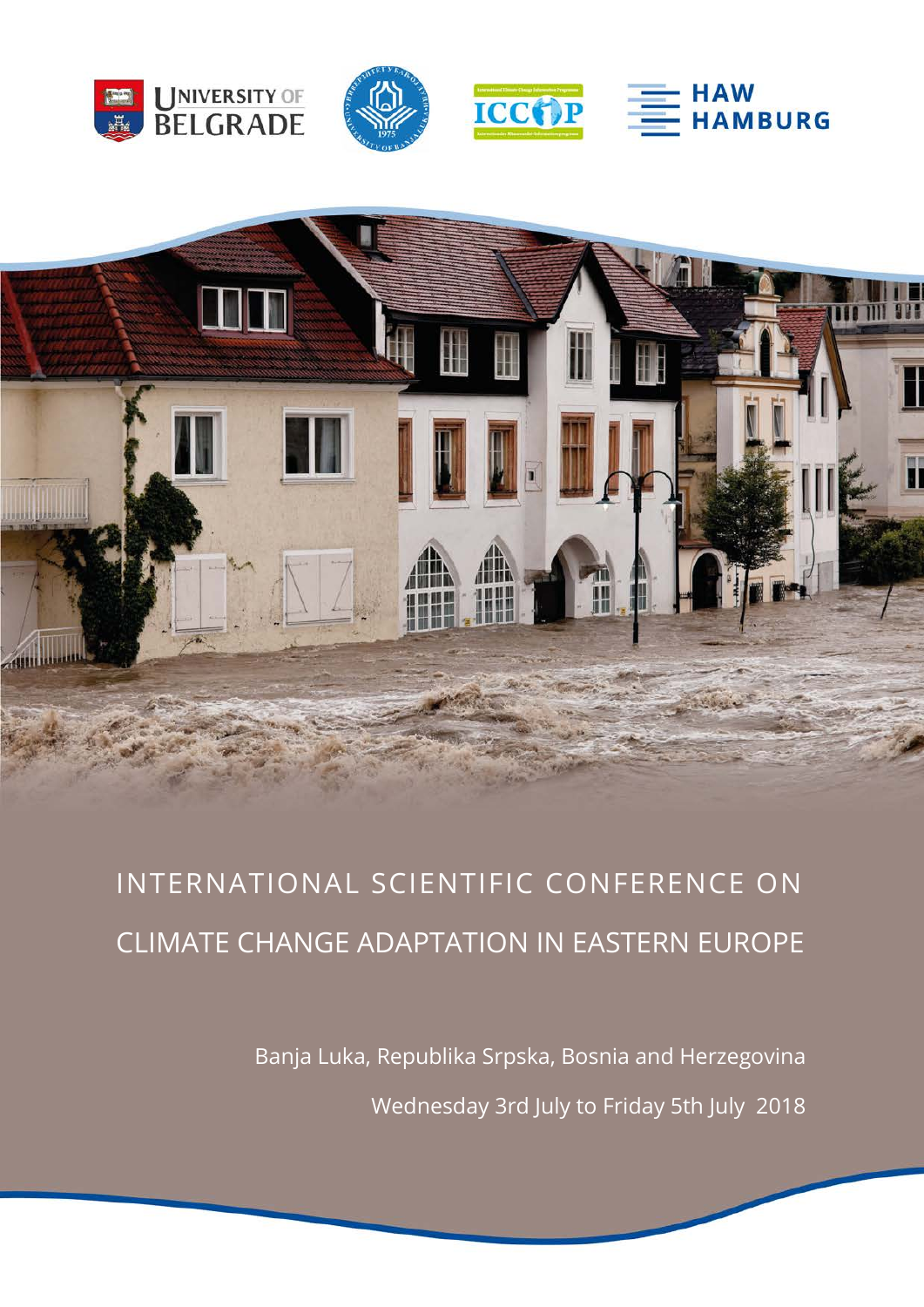



Banja Luka, Republika Srpska, Bosnia and Herzegovina • Wednesday 3rd July to Friday 5th July 2018

### **ORGANISERS**

- Hamburg University of Applied Scienves, Germany
- University of Banja Luka, Faculty of Natural Sciences and Mathematics
- Republika Srpska, Bosnia and Herzegovina
- University of Belgrade, Faculty of Geography, Serbia
- International Climate Change Information Programme (ICCIP)

### BACKGROUND

Climate change affects countries in Eastern Europe, i.e. the Western Balkans and Southeast Europe in a variety of ways. Apart from severe floods, there are records of decreasing water reserves in the southern part, and of gradual changes in biodiversity and agricultural production. In the South Caucasus area, for instance, climate change models project decline in precipitation by the end of the century, and suggest that it will continue to become drier this century.

Many Eastern European countries, especially the non-EU ones, are characterised by the fact that national climate policies on the one hand, and transboundary collaboration on the other are rather week, and by the fact that the engagement of the general public on matters related to climate change is still rather limited. Climate change thus poses a serious threat to the economic stability and development of many Eastern European countries, and to the sustainable development of the region.

The above state of affairs illustrates the need for a better understanding of how climate change influences Eastern Europe, and for the identification of processes, methods and tools which may help the countries and the communities in the region to adapt. There is also a perceived need to showcase successful examples of how to cope with the social, economic and political problems posed by floods/droughts in the region, especially the ways of increasing the resilience of agriculture systems and of communities.

It is against this background that the **"INTERNATIONAL SCIENTIFIC CONFERENCE ON CLIMATE CHANGE ADAPTATION IN EASTERN EUROPE"** is being organized by the University of Banja Luka, University of Belgrade, the Research and Transfer Centre "Sustainable Development and Climate Change Management" of the Hamburg University of Applied Sciences (Germany), The International Climate Change Information Programme (ICCIP), Fund for Environmental Protection and Energy Efficiency of the Republika Srpska, and Center for Climatic Research (CCR Banja Luka). The Conference will be a truly interdisciplinary event, mobilizing scholars, social movements, practitioners and members of governmental agencies, undertaking research and/or executing projects focusing on climate change in Eastern Europe.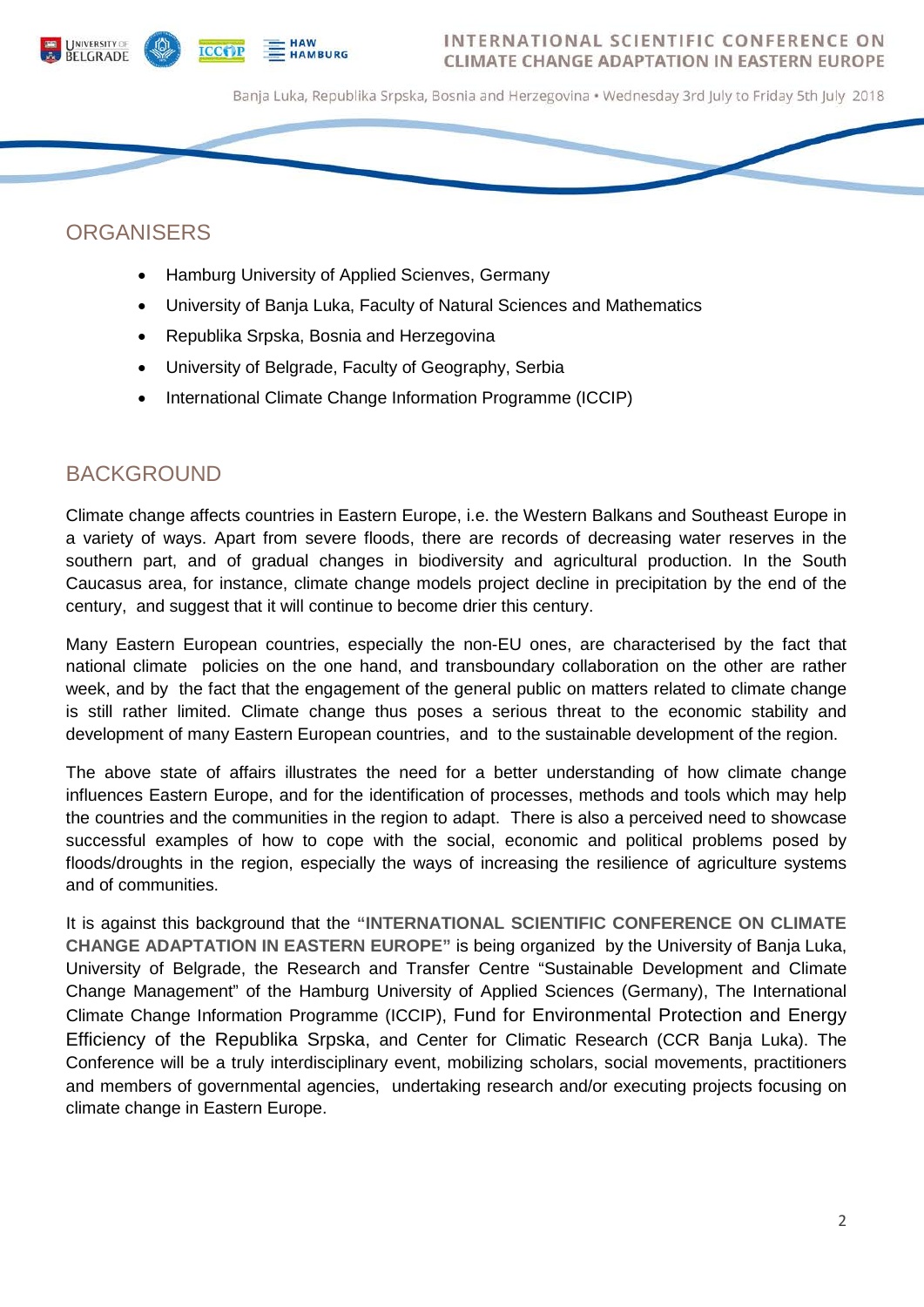

Banja Luka, Republika Srpska, Bosnia and Herzegovina • Wednesday 3rd July to Friday 5th July 2018

The **"INTERNATIONAL SCIENTIFIC CONFERENCE ON CLIMATE CHANGE ADAPTATION IN EASTERN EUROPE"** will focus on **"Managing risks and building resilience to climate change"**, meaning that it will serve the purpose of showcasing experiences from research, field projects and best practice to foster climate change adaptation among countries in the region, which may be useful or implemented elsewhere.

### AIMS

Consistent with the need for more cross-sectoral interactions among the various stakeholders working in the field of climate change adaptation in Eastern Europe, the aims of the **"INTERNATIONAL SCIENTIFIC CONFERENCE ON CLIMATE CHANGE ADAPTATION IN EASTERN EUROPE"** are as follows:

I. to provide research institutions, universities, NGOs, government agencies and enterprises from the region with an opportunity to display and present their works in the field of climate change adaptation;

II. to foster the exchange of information, ideas and experiences acquired in the execution of climate change adaptation projects, especially successful initiatives and good practice across the region;

III. to discuss methodological approaches and experiences deriving from case studies and projects, which aim to show how climate resilience may be enhanced in practice;

IV. to network the participants and provide a platform so they can explore possibilities for cooperation.

Last but not least, a further aim of the event will be to document and disseminate the wealth of experiences available today. To this purpose, the **book "Climate Change Adaptation in Eastern Europe: "Managing risks and building resilience to climate change"** will be published, with all accepted papers. This will be a further volume of the award-winning book series "Climate Change Management" published by Springer, which since its creation in 2008 has become the world´s leading book series on climate change management. The decision of the editors as to which papers may be selected and undergo peer review for the book is final.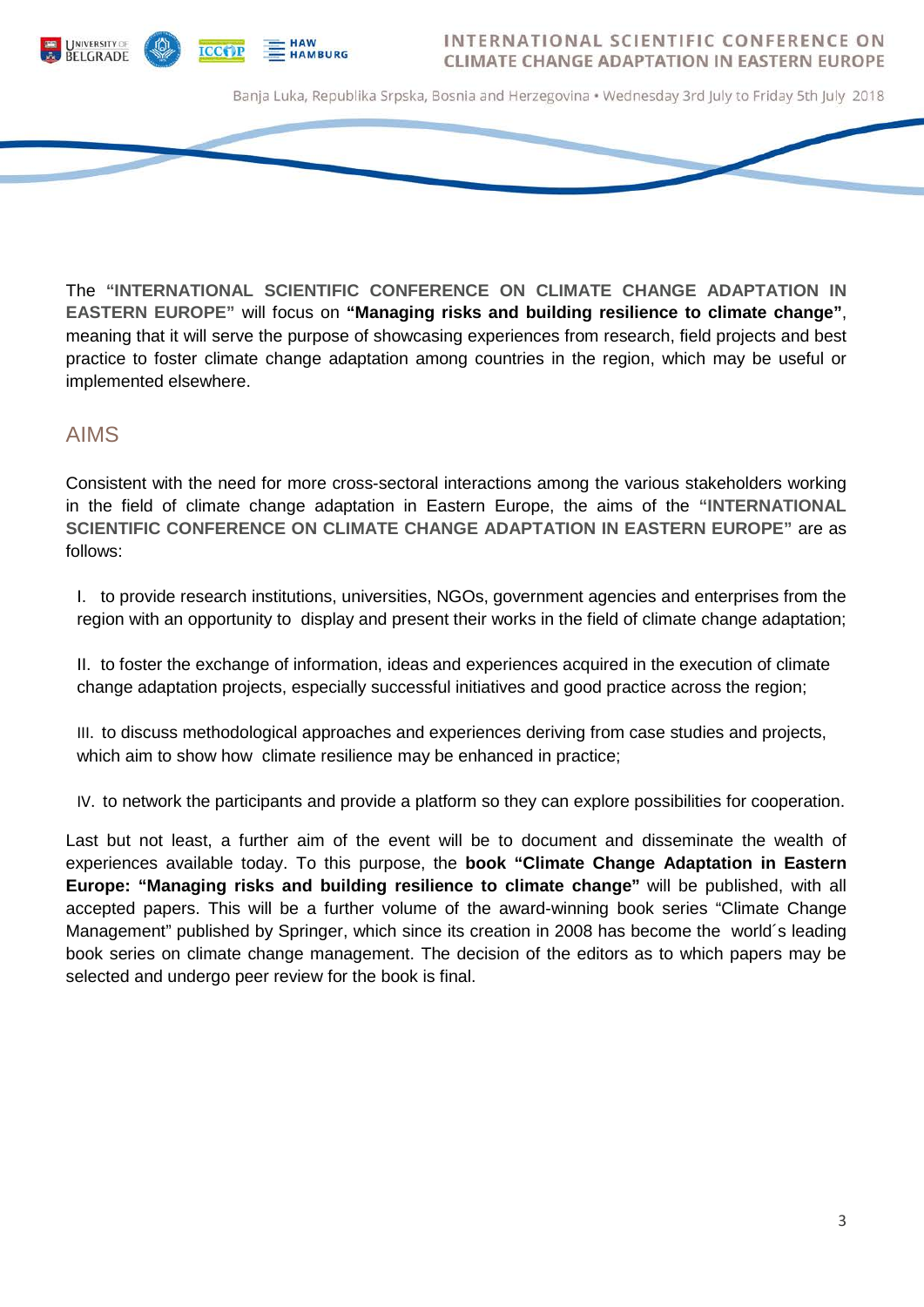



Banja Luka, Republika Srpska, Bosnia and Herzegovina • Wednesday 3rd July to Friday 5th July 2018

## **COMMITTEE**

### Co-Chairs

- Professor Walter Leal, Hamburg University of Applied Sciences (Germany) and Manchester Metropolitan University (UK)
- Professor Goran Trbic, University of Banja Luka, Faculty of Natural science and Mathematics (Republika Srpska, Bosnia and Herzegovina)
- Professor Dejan Filipovic, University of Belgrade, Faculty of Geography (Serbia)

### Scientific Committee

- Professor Johannes Platje, Wroslaw, Poland
- Professor Violeta Loric, Belgrade, Serbia
- Professor Goran Trbic, Banja Luka, Bosnia and Herzegovina
- Professor Dejan Filipovic, Belgrade, Serbia
- Professor Davorin Bajic, Banja Luka, Bosnia and Herzegovina
- Professor Vladan Ducic, Serbia
- Professor Vladimir Djurdjevic, Serbia
- Jelena Lukovic, Belgrade, Serbia

### Scientific Support

• Svenja Scheday, International Climate Change Information Programme (ICCIP)

### Cooperating Organisations

- United Nations Environment Programme (UNEP)
- United Nations Development Programme (UNDP)
- World Health Organisation (WHO)
- World Meteorological Organisation (WMO)
- International Climate Change Information Programme (ICCIP)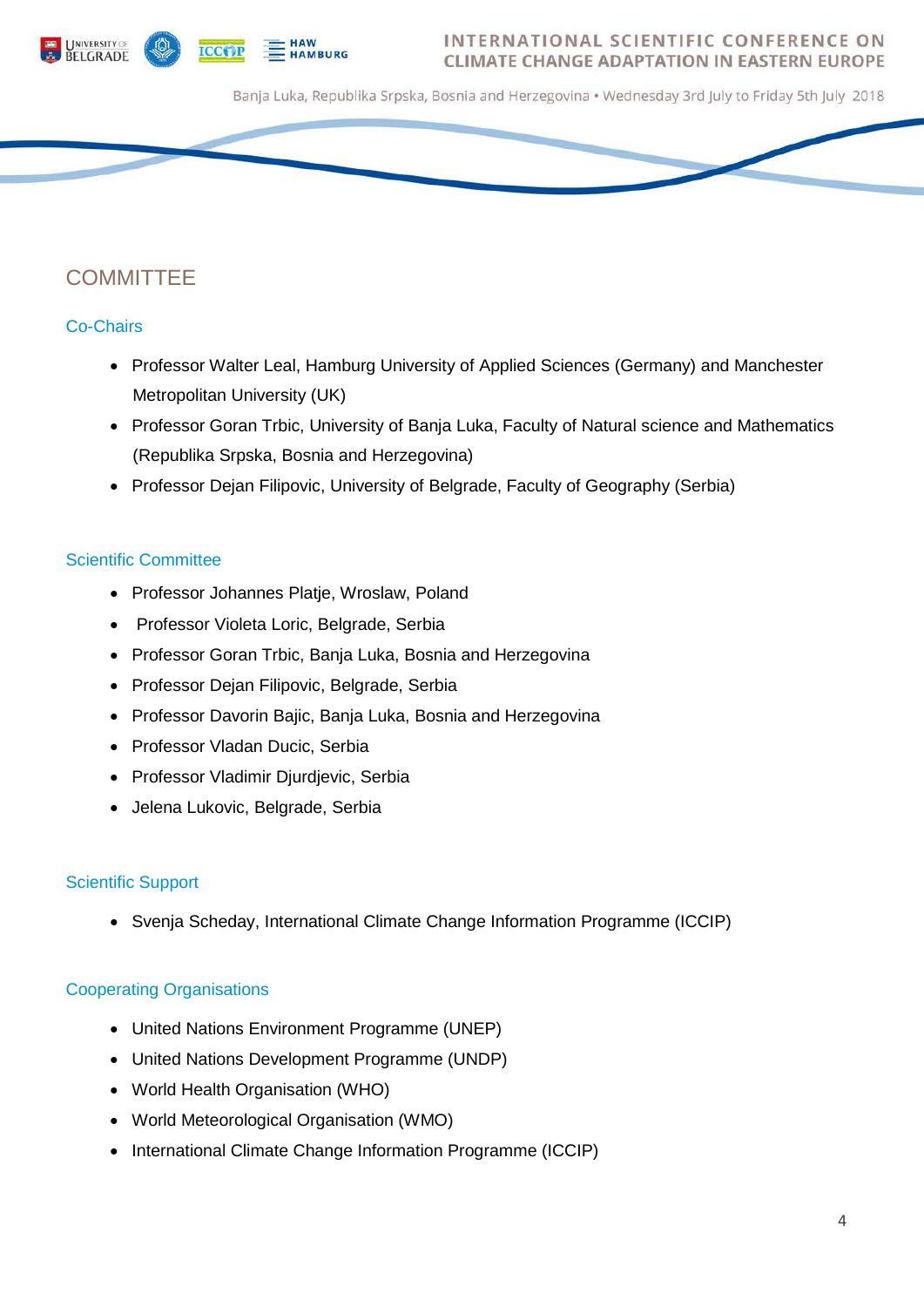

Banja Luka, Republika Srpska, Bosnia and Herzegovina • Wednesday 3rd July to Friday 5th July 2018

# PROFILE OF PARTICIPANTS

Delegates attending the **"International Scientific Conference on Climate Change Adaption in Eastern Europe"** will come from a cross-sectoral range of areas. These are:

- 1. members of NGOs working with climate change;
- 2. researchers at universities and research centres;
- 3. farmers´ associations and organisations;
- 4. representatives from companies;
- 5. representatives from UN and national development and aid agencies working with climate change adaptation and funding/ executing projects on the ground;
- 6. members of social movements;
- 7. project officers and consultants;
- 8. other people interested in the topic.

**The participation of doctoral students is warmly encouraged and supervisors/advisers are kindly requested to facilitate their participation.** The sort of international exposure and the rich content of this Symposium will be beneficial to their training and to their future careers.

It is believed that this wide range of participants will help to outline the need for and the usefulness of integrated approaches towards climate change adaptation and drought resilience in Africa, and hence contribute to the further consolidation of this thematic area.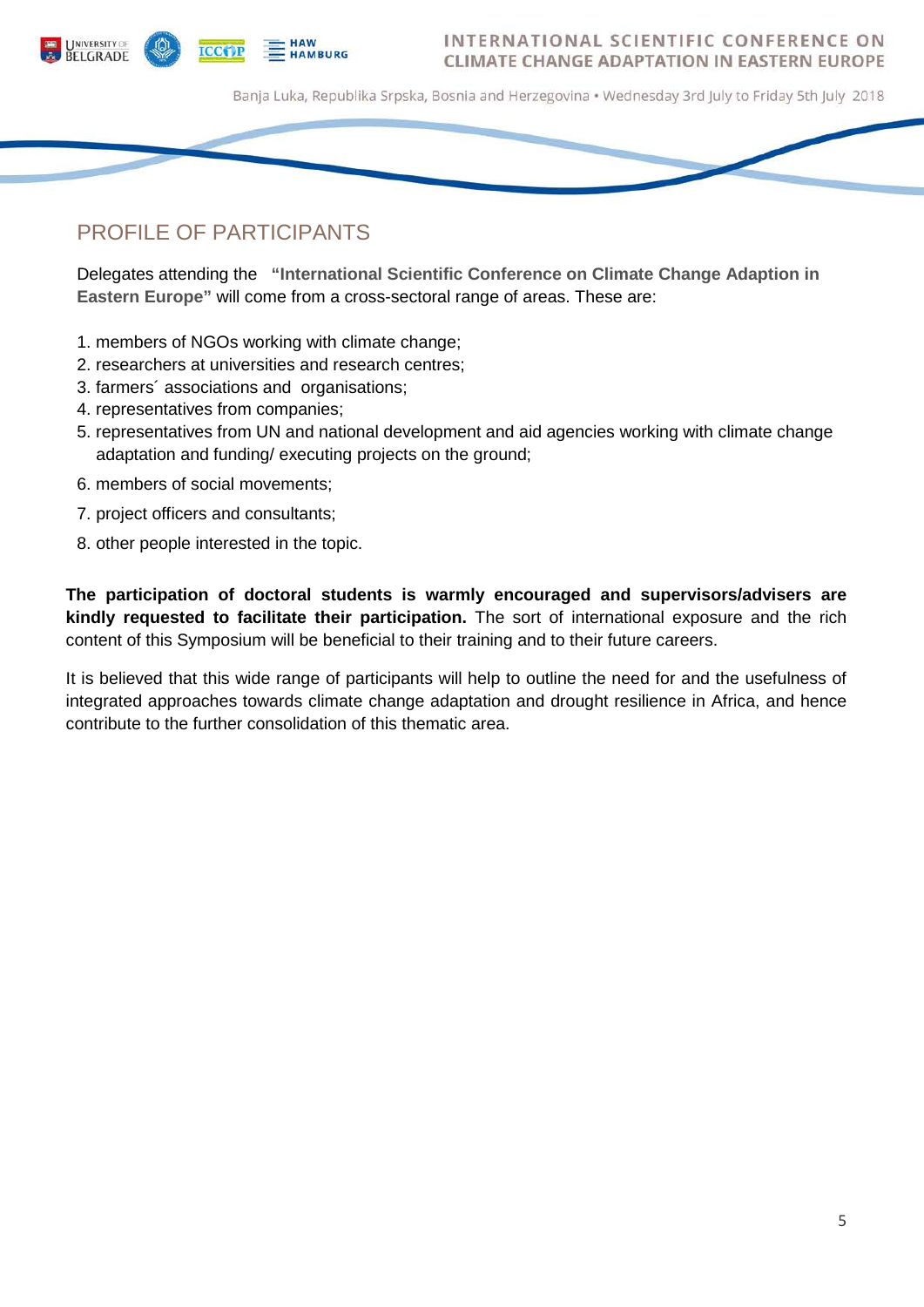

Banja Luka, Republika Srpska, Bosnia and Herzegovina • Wednesday 3rd July to Friday 5th July 2018

# STRUCTURE OF THE EVENT

The **"INTERNATIONAL SCIENTIFIC CONFERENCE ON CLIMATE CHANGE ADAPTATION IN EASTERN EUROPE"** will be organised in two main strands:

### STRAND 1: THE POSTERS

Participating and organisations will be able to put-up posters describing their works and projects and to distribute the relevant information to the participants. The posters will be the backbone of the event and will allow close, one-to-one contacts between the participants and the exhibitors.

### STRAND 2: THE PRESENTATIONS

A set of presentations, divided into three main themes will be organised, distributed over parallel sessions dealing with some of the issues of strategic value in the field of climate change adaptation. These are:

**Session 1** – Climate change and adaptation possibilities (agriculture, water resources, forestry, tourism, health, biodiversity)

- **Session 2** Projected climate change in Eastern Europe and the Western Balkans
- **Session 3** Disaster risk reduction
- **Session 4** Climate change and the housing sector
- **Session 5** Resilience in the spatial planning, land use and environmental protection
- **Session 6** Information, Communication, Education and Training

The plenary and parallel sessions, as well as the social events, will provide participants with an outstanding opportunity to interact, network and learn about the latest ideas, projects and practices, mainstreaming climate change adaptation in Eastern Europe.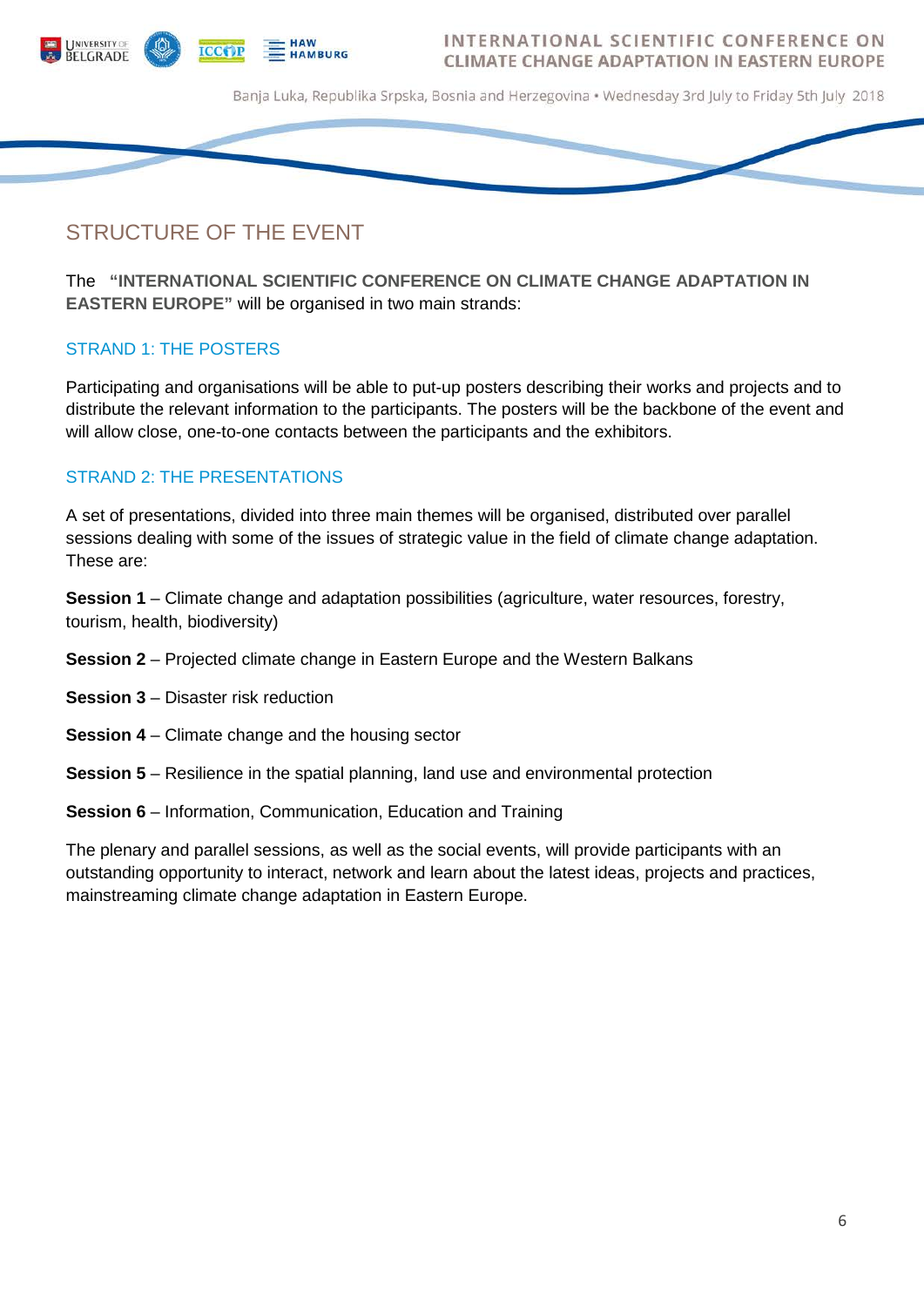

Banja Luka, Republika Srpska, Bosnia and Herzegovina • Wednesday 3rd July to Friday 5th July 2018

## TIME-TABLE

The **"INTERNATIONAL SCIENTIFIC CONFERENCE ON CLIMATE CHANGE ADAPTATION IN EASTERN EUROPE"** will be held on 3th-5<sup>th</sup>- July 2018 in Banja Luka, Bosnia and Herzegovina. The schedule is as follows:

| 3th July 2018 (Wednesday)                                                                             | 4th July 2018 (Thursday)                                                                                                                                             |
|-------------------------------------------------------------------------------------------------------|----------------------------------------------------------------------------------------------------------------------------------------------------------------------|
| Afternoon:<br>Arrival and set-up of displays<br>Evening:<br>Free<br>for informal chats and networking | All day:<br>Exhibition and visit to displays<br><b>Morning:</b><br><b>Plenary and Sessions</b><br>Afternoon:<br><b>Plenary and Sessions</b><br>Evening:<br>Reception |
| 5th July 2018 (Friday) (morning)                                                                      | 5th July 2018 (Friday)<br>(afternoon)                                                                                                                                |
| <b>Morning:</b><br><b>Plenary and Sessions</b><br>Exhibition and visit to displays                    | Afternoon:<br><b>Plenary and Sessions</b><br>Exhibition and visit to displays<br>Round-table with key experts & Conclusions with                                     |
|                                                                                                       | the hand over of the Awards for the best papers                                                                                                                      |

In order to ensure an efficient use of the time, delegates are kindly asked to organise their travel in a way that allows them to arrive in the course of 3<sup>rd</sup> July 2018, and travel back on or after the 5<sup>th</sup> July 2018, so they can fully take part in the Conference.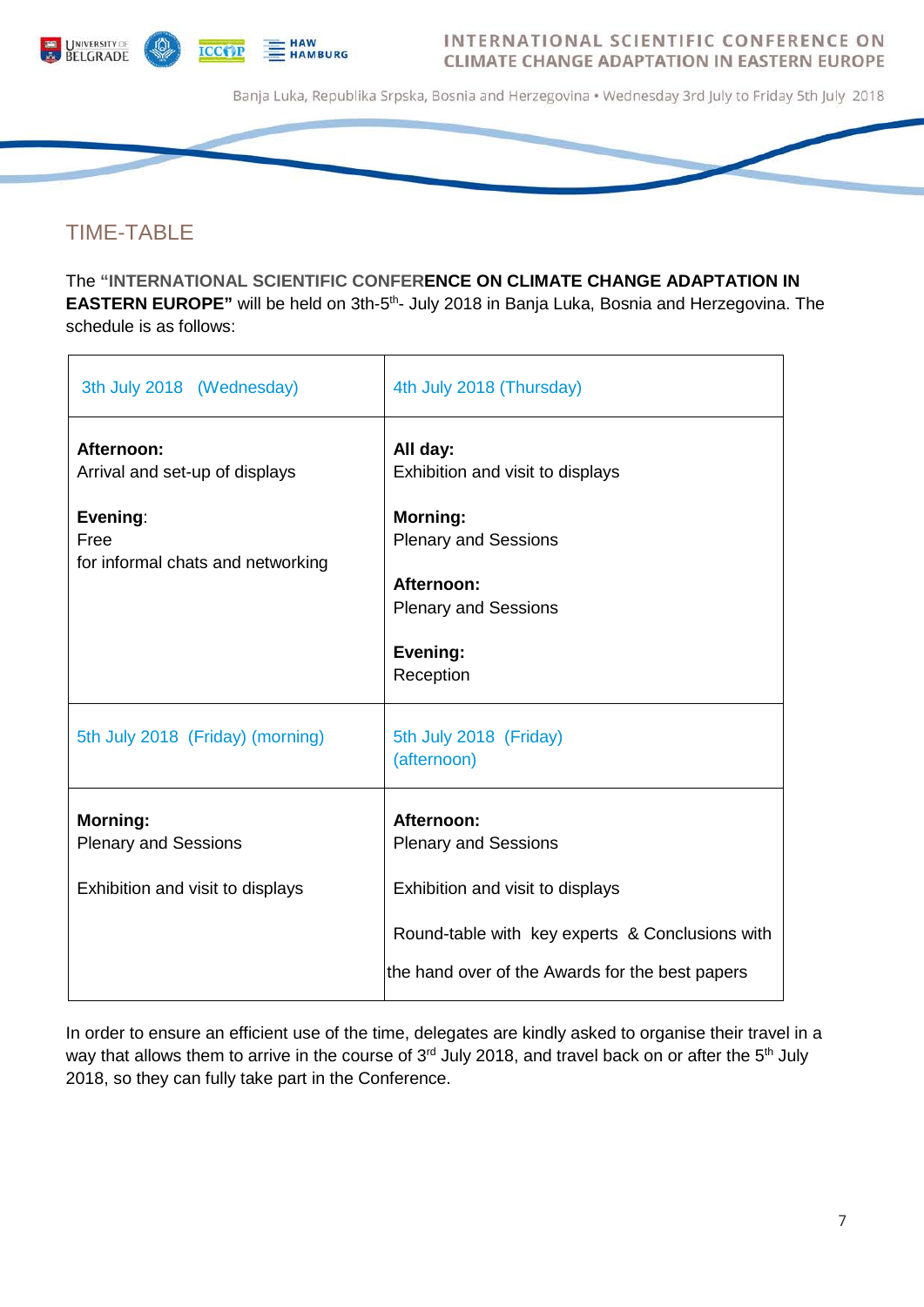



Banja Luka, Republika Srpska, Bosnia and Herzegovina • Wednesday 3rd July to Friday 5th July 2018

# DEADLINES

| <b>Deadline for abstracts:</b>            | 30th October 2017 |
|-------------------------------------------|-------------------|
| Deadline for papers:                      | 30th January 2018 |
| Deadline for all reviews:                 | 20th March 2018   |
| Deadline for registrations: 20th May 2018 |                   |

Since the conference book is expected to be launched shortly after the event, the deadlines need to be followed.

# FEES AND CHARGES

A discounted fee of Euro 200 / Euro 100 (for students) plus 19% VAT, will be charged to those who register until **30th March 2018** (early bird registration). After that, delegates will need to pay the full fee of Euro 250 / Euro 125 respectively (plus 19% VAT). The fee includes lunches and coffee breaks as well as the evening reception on 4<sup>th</sup> July 2018. Furthermore, the fee includes a **on-line copy of the book "Climate Change Adaptation in Eastern Europe: "Managing risks and building resilience to climate change"** to be made available to those authors whose papers have been peer-reviewed and accepted.

Organisations or individuals not able to pay this fee should contact the Secretariat so that it may be reduced in special cases. Interested people and organisations are encouraged to register by completing the application form provided. **This is a self-funded event and the organisers are unable to pay any travel or accommodation costs** of any kind. They are however happy to issue letters of invitation to support delegates to request funding for their participation.

# REGISTRATION AND CONDITIONS OF PARTICIPATION

Registrations are now open and are possible until the 20th May 2018. Regrettably, logistical limitations mean that registrations after the deadline will not be possible. Since the space for posters and the time for presentations is limited, **delegates are advised to register as soon as possible.** The organisers will notify any interested delegate or organisation in case there are any limitations with time for presentations or space for displays. Registered delegates will then receive further details on the payment of the fees and updated information on the preparations for the event. The decision as to which papers will be accepted for presentation will be taken by the Chairpersons, following consultation with the organising committee. Participants registering to the event will do so under the condition that they will cover their own travel, accommodation and incidental costs (e.g. visa fees) related to their trip to Rio de Janeiro. **This is a self-funded event and the organisers are unable to pay any travel or accommodation costs of any kind.** Letters of invitation can only be sent to bona fide, registered delegates, who have paid their fees and need a document to show their employers. For cancellations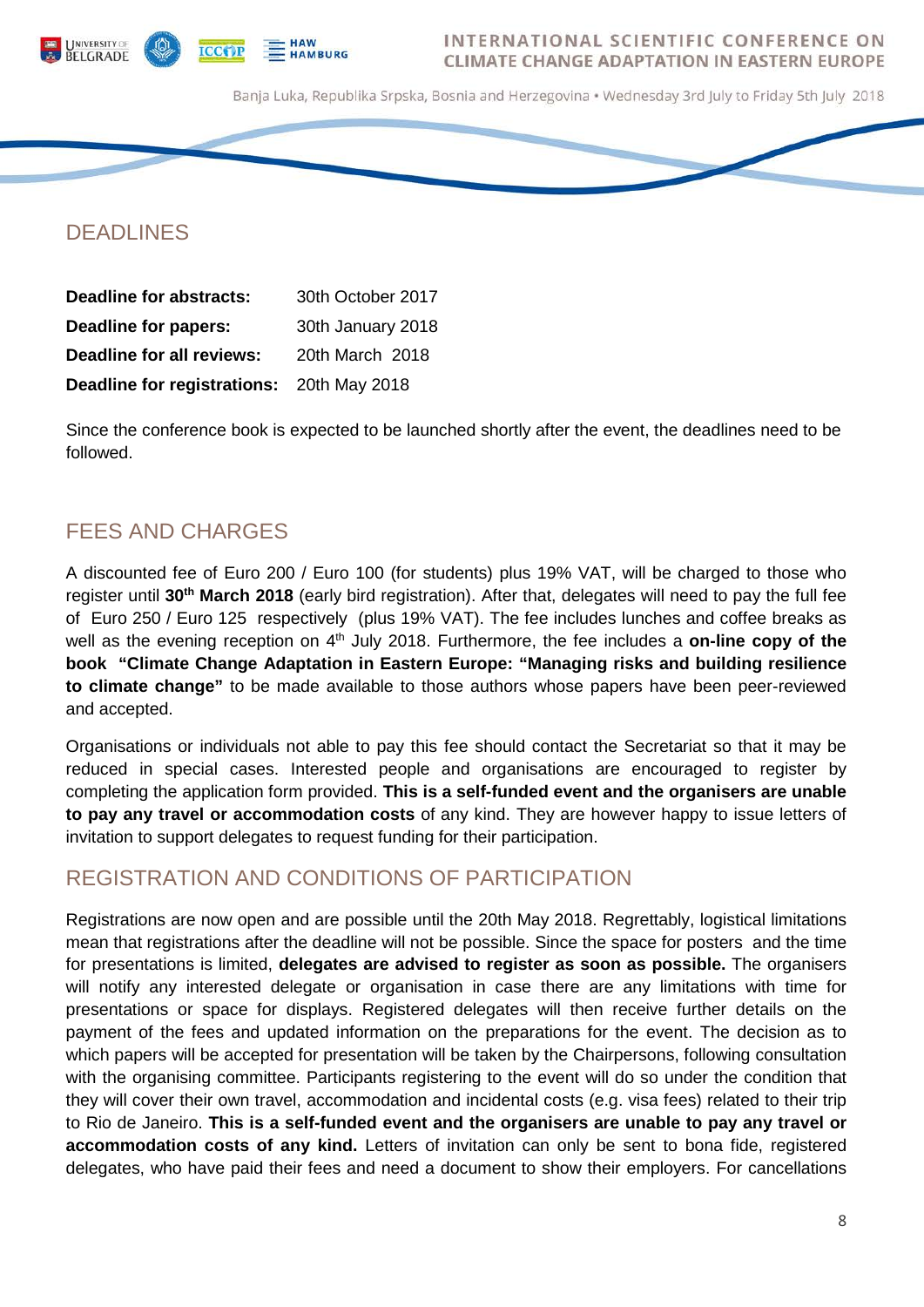

Banja Luka, Republika Srpska, Bosnia and Herzegovina • Wednesday 3rd July to Friday 5th July 2018

of registrations up to 45 days before the event, a 50% refund may be made. For cancellations afterwards, no refunds will be possible. Registrations are now open and may be made on-line at: www.haw-hamburg.de/en/ftz-nk/events/easterneurope2018.html

# CONTACT POINTS FOR SCIENTIFIC INPUTS AND STRATEGIC **COOPERATION**

### **All questions related to scientific inputs and strategic partnerships, as well as the book, should be sent to:**

Walter Leal (BSc, PhD, DSc, DPhil, DEd, DLitt, FSB, FRGS, FLS) Professor of Environment and Technology Hamburg University of Applied Sciences (Germany) and Manchester Metropolitan University (UK) E-mail: [info@iccip.net](mailto:info@iccip.net)

and/ or

Goran Trbic (PhD) Professor of Climatology University of Banja Luka, Faculty of Nature and Mathematics (Republika Srpska, Bosnia and Herzegovina) E-mail: [info@pmfbl.org](mailto:info@pmfbl.org)

# CONFERENCE ADMINISTRATION AND CONTACT POINT FOR FURTHER DETAILS

#### **All questions related to abstracts and registrations should be sent to:**

Svenja Scheday International Climate Change Information Programme E-mail: svenja.scheday@haw-hamburg.de

### HOW TO SUBMIT AN ABSTRACT

An abstract should be up to 200 max 300 words, it should describe the rationale and aims of the paper, and some of its results. General descriptions of broad contexts should be avoided. The full contact details about the author(s) need to be provided. Abstracts should be written in the third person and not in the first or second one (e.g. I, me, or my paper). Please see below a sample abstract. Authors whose abstracts have been accepted, will receive further details about how to submit their full papers, and further logistical information.